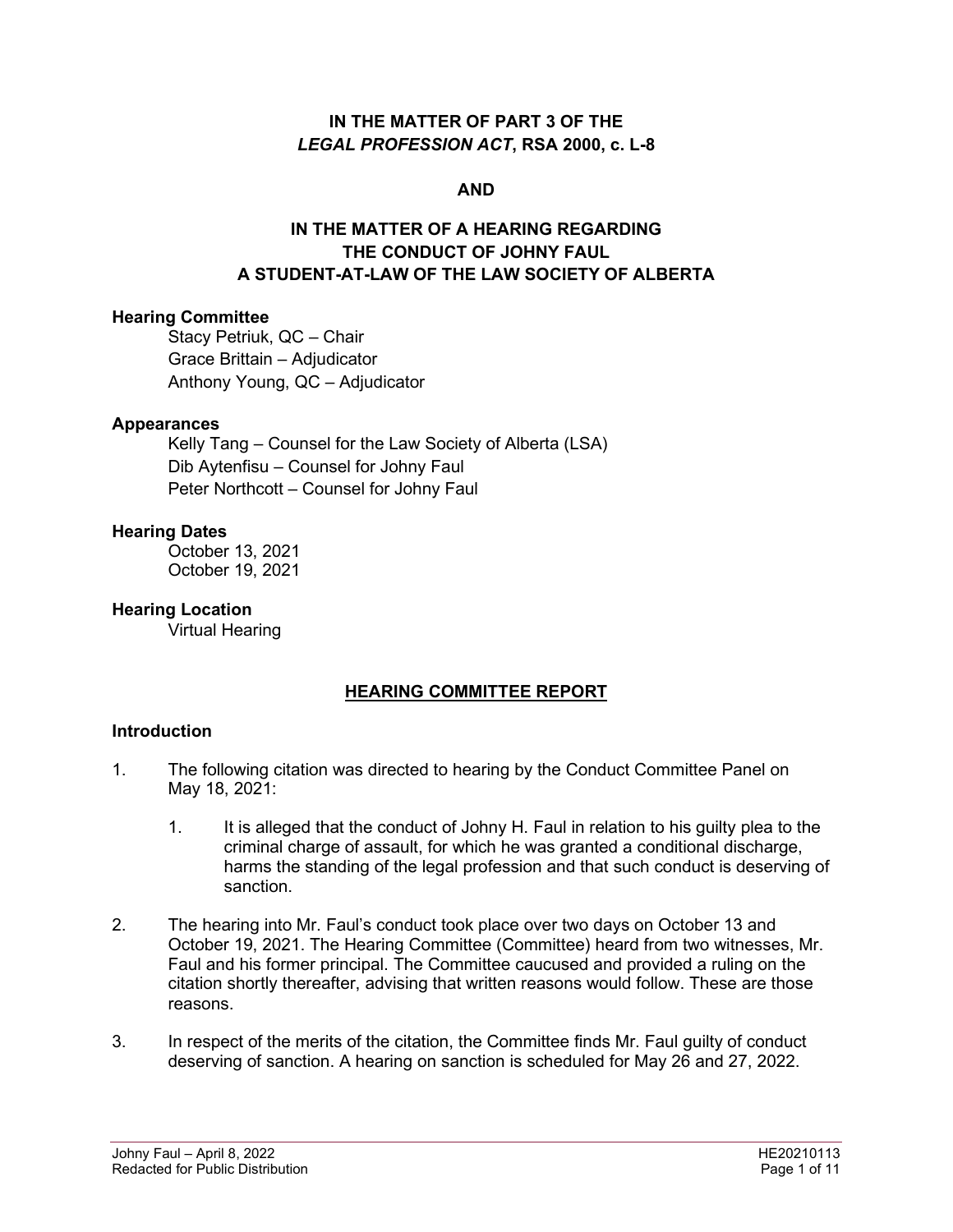# **Preliminary Matters**

4. There were no objections to the constitution of the Committee or its jurisdiction.

# *Private Hearing Considerations*

- 5. Counsel for Mr. Faul requested a partial private hearing with respect to the exhibits attached to Exhibit 5 which is the Statement of Admitted Facts and Exhibits (LSA Agreed Statement Facts), in the agreed to exhibit book (Agreed Exhibit Book) tendered at the hearing, and also Exhibits 6 and 7, given the publication ban of the criminal proceedings and the highly sensitive and personal information relating to a third party. Counsel for the LSA consented to this request. The Committee accepts the partial private hearing with respect to all exhibits attached to Exhibit 5 and also Exhibits 6 and 7. Exhibit 5 itself, being the LSA Agreed Statement of Facts, will remain a publicly available record, with appropriate redactions.
- 6. The Committee then raised further private hearing considerations regarding the oral hearing portion of the hearing. Given the highly sensitive and personal information relating to a third party, the Committee was concerned that the third person could be inadvertently referred to by her real initials or her full name. Given the live nature of the hearing and the human error that could occur, the Committee raised the idea of a partial private hearing: private witness testimony and submissions of the parties. The Committee asked counsel for submissions on this point. The Committee was concerned with protecting the identity of the third party and noted the difficulty with doing so given the discussion around the exhibits and nature of the testimony. More specifically, the Committee recognized the logistical issues in trying to exclude members of the public for portions of the testimony or submissions.
- 7. Counsel for Mr. Faul indicated that he would consent to a partially private hearing with respect to the oral hearing. Counsel for the LSA raised concerns regarding transparency, that hearings are open to the public by default, and that publication of the hearing operates as a deterrent.
- 8. The Committee then ordered further a partial private hearing and noted that in doing so it had considered the principles of transparency and accountability. The Committee further contemplated whether a partially private hearing was necessary to prevent serious risk to an important interest, and whether alternative measures would be sufficient.
- 9. The Committee found that there was a real and substantial risk to an important interest, which was supported by the evidence. It would be necessary during the hearing to hear evidence of a sensitive and confidential nature regarding a third party. The fact that there was a publication ban of the criminal proceedings was also a relevant factor for the Committee. This type of publication ban is directed at "any information that could identify the victim or a witness".
- 10. The Committee understands that the default is that hearings are public to ensure transparency and accountability (paragraphs 134(a)-(e) of the LSA Pre-Hearing and Hearing Guideline). This concern must be balanced against the concern with respect to confidential and sensitive information of a third party. The Committee did not find that a partially private hearing would have a negative impact on the ability of the profession to self-regulate. On the contrary, these safeguards may have the opposite effect and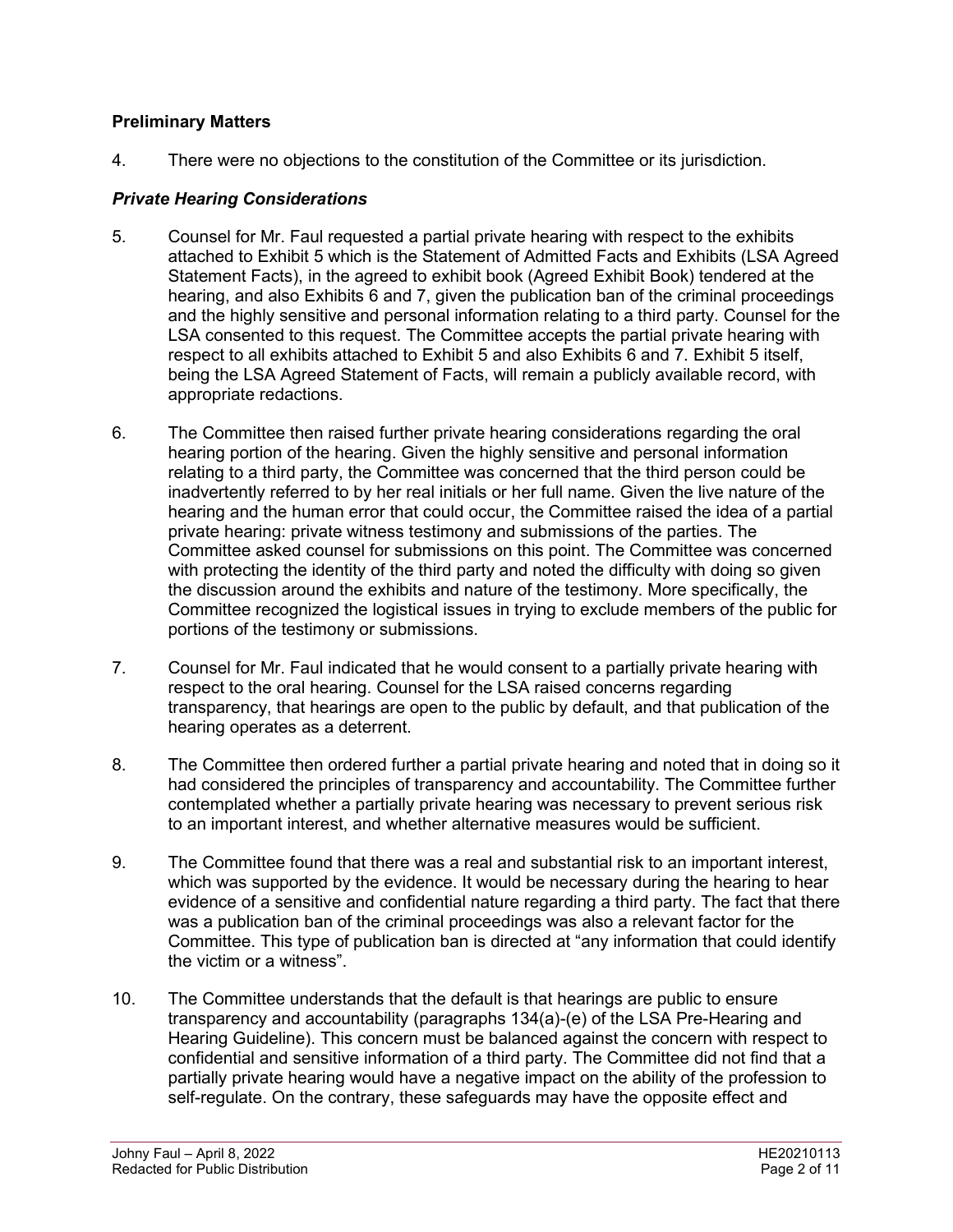encourage people to come forward. General deterrence is an important factor, and the Committee confirmed on the record that the Committee's written decision would be publicly available. Great care has been taken in writing this decision to protect the identity of the third party.

11. The effectiveness and efficiency of the hearing process would be impacted by hearing evidence and submissions in a hearing attended by members of the public. It would be difficult to enforce. Finally, it must be noted that the partial private hearing ruling was not made to protect Mr. Faul, rather the third party.

# **Facts and Background**

- 12. Mr. Faul is a Student-at-Law. He began articling with a Calgary law firm in June 2019.
- 13. A month or so prior to that, he met [RL] through a dating app. They texted a bit before meeting in person for a date in May 2019. They went on a couple of dates before deciding not to date, but to remain friends. During this time, Mr. Faul said they texted and hung out once or twice per week. [RL] was a university student at the time. Through the course of this friendship, Mr. Faul learned many intimate details of [RL]. For example, in a text she told him that she had [medical conditions]. She indicated to him that she had been […]. […] Mr. Faul responded to this information by stating "I know I will never be a man to cheat on you, abuse you or rape you".
- 14. [RL] also, after requests by Mr. Faul, sent some photos of herself. Although in some she was not clothed and in some she had underwear on, no picture exposed private parts of her body. The pictures were accompanied by a text that indicated that [RL] struggled with her body image.
- 15. On January 31, 2020, Mr. Faul was arrested and charged with sexual assault pursuant to section 271 of the Criminal Code (R.S.C., 1985, c. C-46) (CC). On February 3, 2020, Mr. Faul reported to the LSA, through his counsel, that he had been charged with sexual assault.
- 16. At the criminal proceedings, an agreed statement of facts was entered (Criminal Agreed Statement of Facts) and read into the record in support of Mr. Faul's guilty plea to the charge of assault. It has been redacted to remove personal or identifying information and reads as follows:

On December 8, 2019, the accused John Faul picked up [RL] in his vehicle at her residence at approximately 8:24 pm where the two returned to his residence [ADDRESS] to hang out. They [sic] two had met online, initially gone on a few dates, and then decided to just be friends as [RL] expressed she was not interested in a relationship with him. They talked regularly and were friends from July 2019 to December 2019, the night of the incident. The accused was in a relationship with another woman at the time of this incident, who both parties referred to as his "girlfriend."

The parties were drinking alcohol over the evening. [RL] began to feel weak and tired, so much so she laid down on the couch. Mr. Faul attended to [RL] on the couch by touching her body, kissing her and confessing his love and desire to have sex with her. Several times, [RL] tried to push him away, and stated she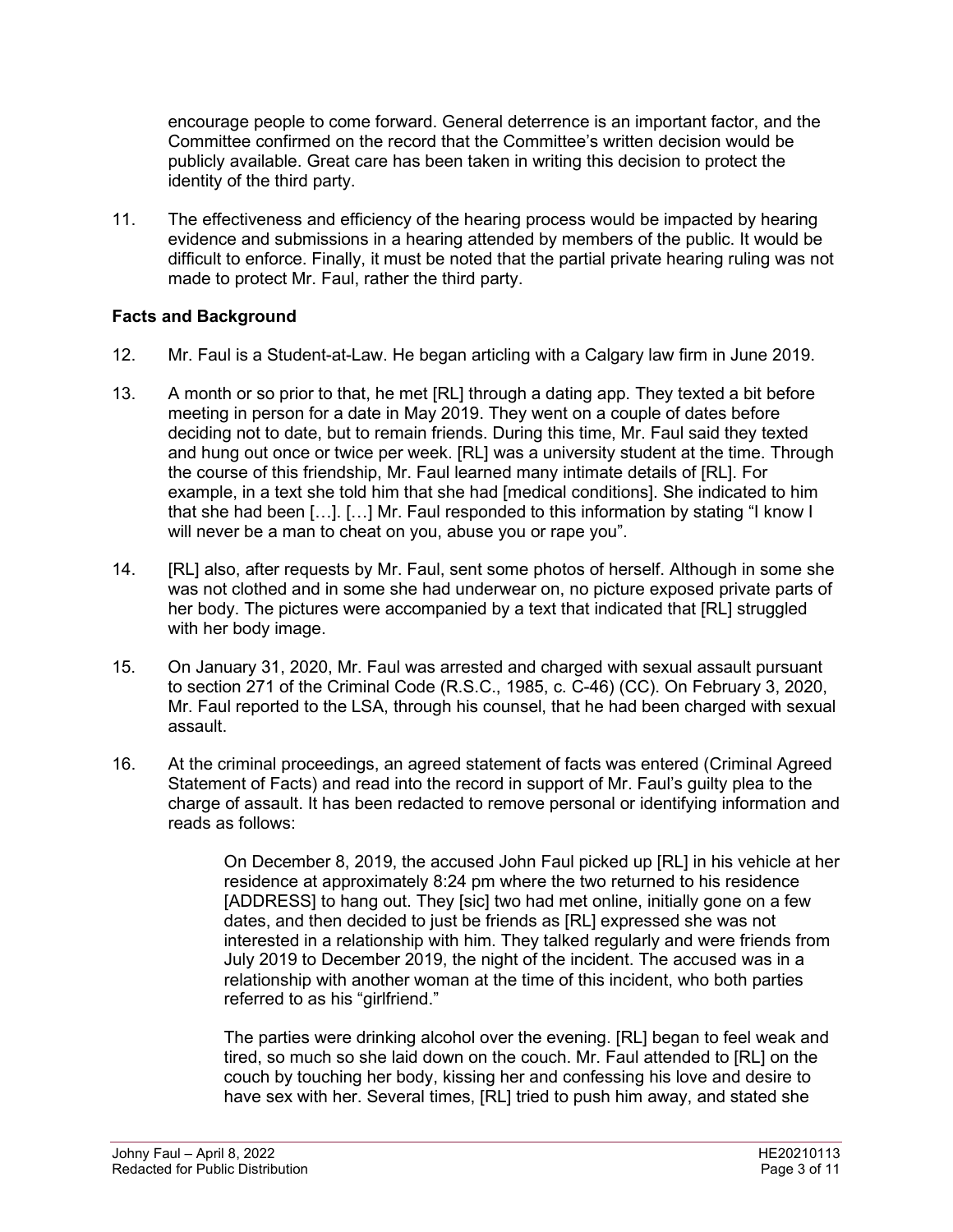wasn't interested and reminded him he had a girlfriend. Mr. Faul responded with "I don't care" and continued with persistence.

Eventually, [RL] moved to the bedroom where she assumed she could fall asleep alone. Mr. Faul crawled into bed with her. [RL] awoke to inappropriate touching. She was scared and began to cry, at which time Mr. Faul stopped and left the bedroom. [RL] left Mr. Faul's home and walked home. The parties then decided to mutually cease communication the next morning.

- 17. On December 7, 2020, Mr. Faul entered a guilty plea to simple assault, pursuant to section 266 of the CC. Mr. Faul was granted an 18-month conditional discharge with terms and conditions. The terms included non-contact with [RL], counselling, 75 hours of community service and a letter of apology.
- 18. Mr. Faul had counsel at all relevant times during both the criminal and LSA matter.

## *Testimony and Evidence Received at the Hearing*

- 19. As referenced earlier, an Agreed to Exhibit Book was entered which included the LSA Agreed Statement of Facts. The LSA Agreed Statement of Facts referenced and included the Criminal Agreed Statement of Facts and both were admitted for the truth of their contents. In the LSA Agreed Statement of Facts, Mr. Faul admitted the following facts:
	- 4) I met [RL] on a dating app in April 2019. We started our relationship with a view to dating and went on three dates together, but decided to become friends in May 2019 after [RL] told me that she was not interested in a romantic relationship. A copy of the text messages exchanged between [RL] and myself from April to July 2019 are included as Exhibit 1.
	- 5) On December 8, 2019, [RL] was present at my residence in Calgary. The events of that date are described in further detail in this Statement of Admitted Facts and were the basis for the criminal charge against me.
	- 6) On December 9, a series of cellphone text messages were exchanged between myself and [RL]. A copy of this series of text messages is included as Exhibit 2.
	- 7) On January 31st, 2020, I was arrested and charged with sexual assault. My arrest was by appointment and I was released on the same date on an undertaking with conditions.
	- 8) On February 3rd, 2020, I reported to the Law Society of Alberta through my counsel that I had been charged.
	- 9) On December 7th, 2020, the Crown I entered a guilty plea to assault contrary to section 266 of the Criminal Code of Canada on which the Crown proceeded summarily in the Provincial Court of Alberta in Calgary.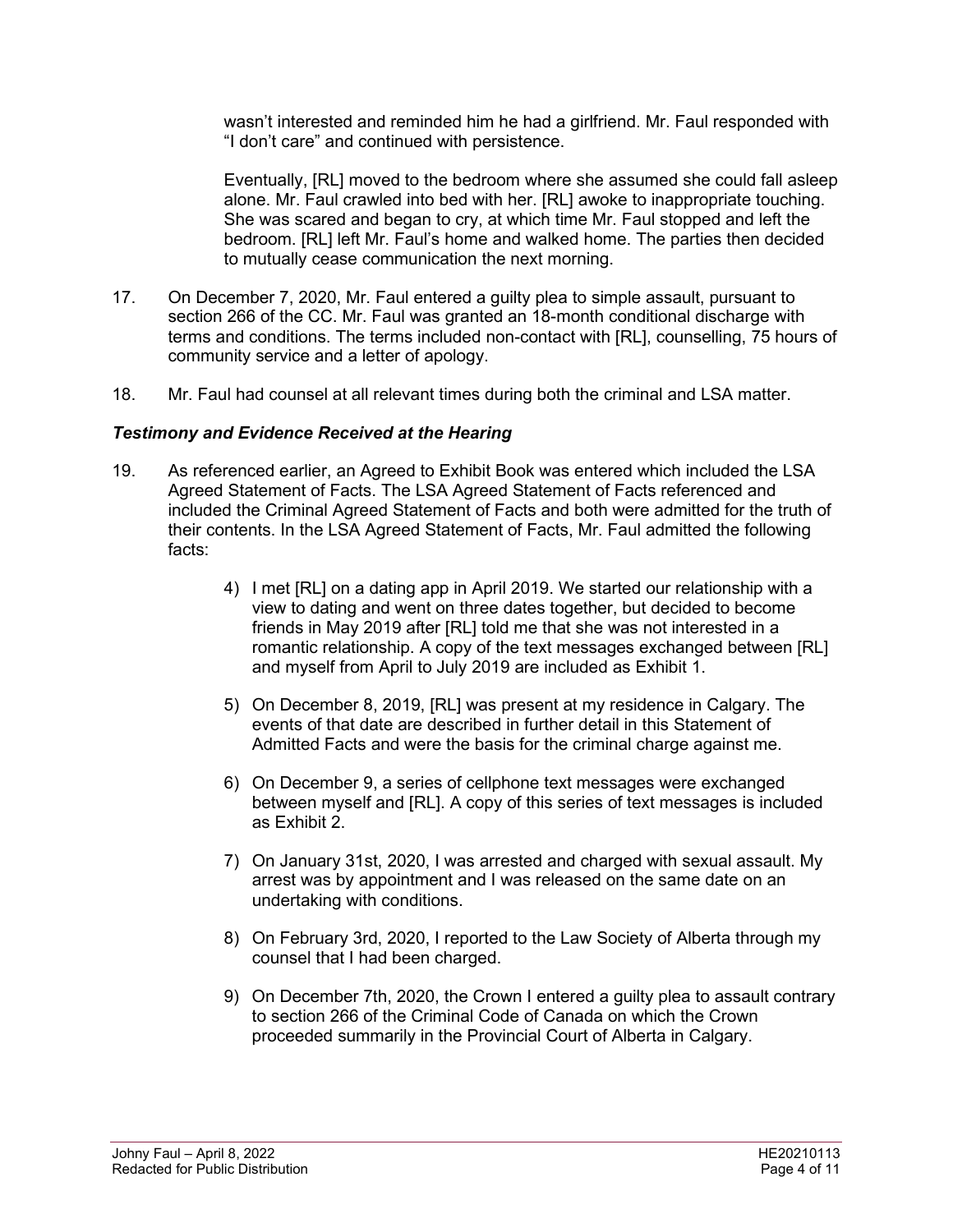- 10) In support of my guilty plea to assault, an agreed statement of facts was read into the court record. This agreed statement of facts is admitted for the truth of its contents and is included as Exhibit 3.
- 11) After entering a guilty plea, I was granted a conditional discharge. The terms and conditions of the conditional discharge are included as Exhibit 4.
- 12) On January 20th, 2021, I was interviewed by an investigator for the Law Society of Alberta, Mr. [JD]. A transcript of this interview is included as Exhibit 5.
- 13) On January 25th, 2021, I was interviewed again by Mr. [JD]. A transcript of this interview is included as Exhibit 6.
- 14) On February 17th, 2021, I was interviewed again by Mr. [JD]. A transcript of this interview is included as Exhibit 7.
- 20. In addition to the above facts, during his testimony at the hearing Mr. Faul indicated that he had performed oral sex on [RL].
- 21. The LSA Agreed Statement of Facts did not contain an admission of guilt to the citation and, as such, the Committee was required to make a ruling on guilt. Also included in the Agreed Exhibit Book were several pages of text messages, the Probation Order, three transcripts of Mr. Faul's interviews with an LSA investigator and a letter of apology written by Mr. Faul. At the hearing, an additional exhibit was entered, a letter from the Crown Prosecutor on the criminal matter.
- 22. During Mr. Faul's testimony regarding the specific events of the night of December 8, 2019, and while going through the Criminal Agreed Statement of Facts, LSA counsel objected. After submissions, the Committee ruled that:
	- 1) Mr. Faul cannot comment on [RL]'s feelings or thoughts.
	- 2) Any testimony of Mr. Faul which contradicts either the LSA Agreed Statement of Facts or the Criminal Agreed Statement of Facts, as both have been entered for the truth of their contents, would be disregarded and not considered by the Committee.
	- 3) Mr. Faul can provide non-contradictory evidence to potentially augment the facts contained in the LSA Agreed Statement of Facts or Criminal Agreed Statement of Facts, however the Committee would determine the weight to be given to the evidence.
- 23. It should be noted that Mr. Faul attempted to provide evidence in areas which the Committee considers to be contrary to the Criminal Agreed Statements of Facts. Specifically:
	- (a) He thought his actions vis-à-vis [RL] on December 8, 2019, were done with consent. While he appreciated that [RL] did not hold that view, Mr. Faul felt he could hold that view. These diverging views were not mutually exclusive. It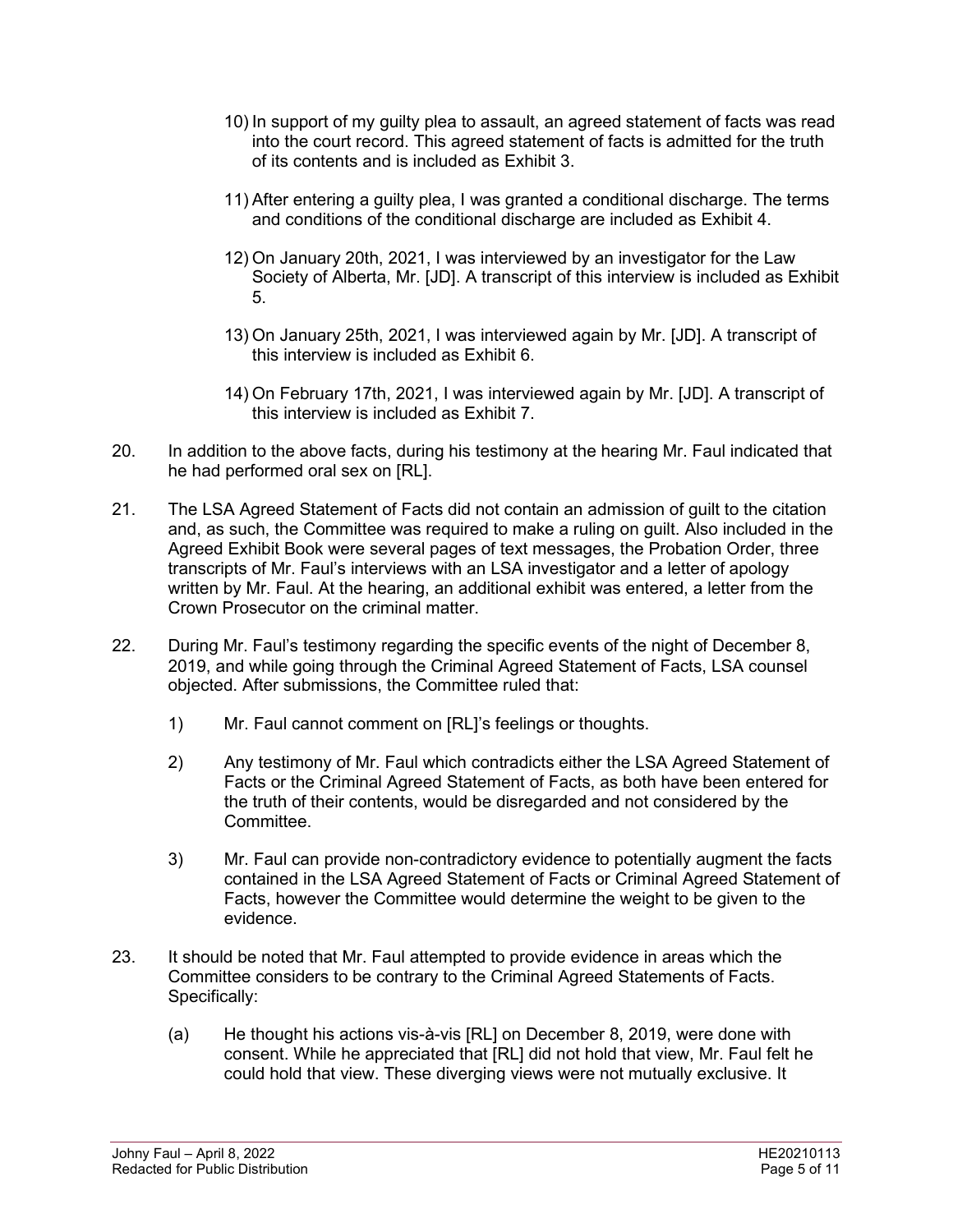should be noted that it is also contradictory to the second LSA interview (Exhibit 5.6, page 9, lines 3-20 and page 10, lines 2-10).

- (b) Mr. Faul indicated that after he said, "I don't care", he said, "kiss me back".
- (c) Mr. Faul indicated that [RL] lifted her hips to help remove her pants.
- (d) Mr. Faul added facts that [RL] changed from a sweater to a t-shirt in front of him and exposed a side-view of her breasts.
- (e) [RL] asked to go to the bedroom.
- (f) Mr. Faul asked if he should keep going.
- (g) Mr. Faul gave different timing in his testimony.
- 24. The Committee disregarded Mr. Faul's testimony on the above points, as these were contrary to the evidence admitted for the truth of its contents, specifically the Criminal Agreed Statement of Facts. The Committee also noted that with respect to the new additional facts that he provided at the hearing, Mr. Faul was given opportunities by the LSA investigator to provide additional information and provided none of what he then provided in his testimony at the hearing (Exhibit 5.7, pages 27-31).
- 25. At the time of the hearing, Mr. Faul indicated he had completed the terms of his conditional discharge, save for the passage of time. The community service was modified due to the restrictions of COVID-19. Mr. Faul was terminated from his original articles approximately one month after he was criminally charged. He worked at a different law firm from May 2021 to October 2021. At the time of this hearing, he was continuing his articles with a sole practitioner (his mother). Mr. Faul indicated in his testimony that he had never had someone come to him and say that he had done bad work. He was aware of some concerns at his original articling law firm.
- 26. At this point, LSA counsel requested an adjournment because she wanted to consider the evidence given by Mr. Faul and whether she needed to call rebuttal evidence. She was concerned with respect to the divergence between the Criminal Agreed Statement of Facts and Mr. Faul's testimony at the hearing. Mr. Faul's counsel took a contrary view and opposed the application for the adjournment.
- 27. The Committee considered the submissions by both.
- 28. Given the previous ruling of the Committee, the LSA Agreed Statement of Facts and the Criminal Agreed Statement of Facts, the Committee determined that Mr. Faul could provide additional, non-contradictory evidence. The weight to be given to this would be determined by the Committee. The LSA was aware that Mr. Faul was going to testify. Mr. Faul had not admitted guilt. The Committee considered the prejudice to Mr. Faul and further delays. The Committee had no concerns with continuing and ensuring a fair hearing. The adjournment application was not granted.

### *Additional Witness Testimony*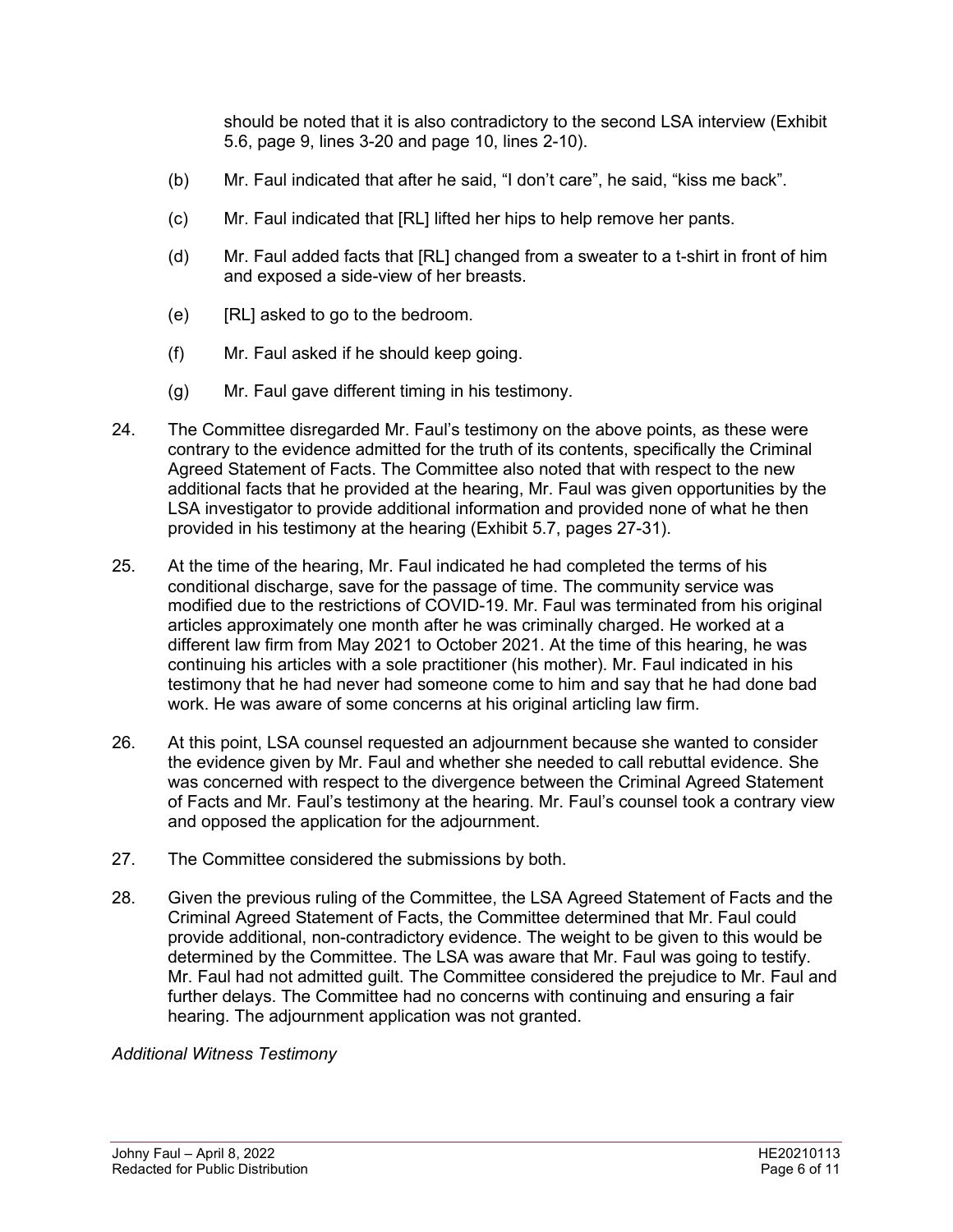- 29. The only other witness to testify was DH, Mr. Faul's former principal. DH provided evidence that there had been performance issues, and Mr. Faul was provided with negative feedback regarding his substantive work product. To be fair to Mr. Faul, DH had advised him that it was very likely he would not be hired back. In addition to DH raising performance issues with Mr. Faul, other lawyers at the firm raised it with Mr. Faul directly as well.
- 30. Initially, Mr. Faul was placed on unpaid leave and then was terminated from his articling position.
- 31. In his first LSA interview, Mr. Faul was asked if there were performance issues at his firm and he said "no" (exhibit 5.5, page 33, lines 5-32).

## **LSA Counsel Submissions**

- 32. LSA counsel submitted that the citation was made out and that evidence showed the conduct surrounding the guilty plea of Mr. Faul harmed the standing of the legal profession and the conduct is deserving of sanction. LSA counsel submitted that there were two particulars with respect to this.
- 33. The first is that the assault Mr. Faul committed is conduct deserving of sanction. LSA counsel relied on the Criminal Agreed Statement of Facts. LSA counsel submitted that facts Mr. Faul testified to, which were contradictory to the Criminal Agreed Statement of Facts, should not be accepted. In support of this, LSA counsel cited *Law Society of Alberta v. Rauf*, 2021 ABLS 24, at paragraphs 16 and 17. LSA counsel also referred to the differing versions of the performance reviews by Mr. Faul and his principal. LSA counsel submitted that Mr. Faul failed to be candid with the LSA on performance issues during his interviews and in his testimony at the hearing. In support of this, LSA counsel cited *Law Society of Alberta v. Sharma,* 2021 ABLS 2.
- 34. LSA counsel referred to section 49(1) of the *Legal Profession Act* (*Act*) and indicated that the sexual nature of the offence harmed the standing of the legal profession. LSA counsel also referred to the Code of Conduct (Code), specifically Rule 2.1-1. LSA counsel also referred to cases where all forms of sexual offences amounted to conduct deserving of sanction (*Law Society of Alberta v. Nguyen,* 2019 ABLS 1, *Law Society of Upper Canada v. G.N.,* 2004 ONLSHP 14, *Law Society of Upper Canada v. G.N.,* 2005 ONLSAP 1, *Law Society of Alberta v. Fairclough,* 2014 ABLS 46 and *Law Society of Upper Canada v. Coccimiglio,* [1991] L.S.D.D. No. 103).
- 35. With respect to the second, LSA counsel submitted that Mr. Faul failed to be candid and complete with the LSA regarding the details of the assault and the performance issues at his original articling firm. In support of this, LSA counsel cited Rule 7.1-1 of the Code. Failing to be candid with the LSA undermines the LSA's regulatory function and must be denounced.
- 36. LSA counsel submitted that section 606(1.1) of the CC states that the Court may accept a guilty plea only if it is satisfied that:
	- (b) The accused understands that the plea is an admission of the essential elements of the offence; and …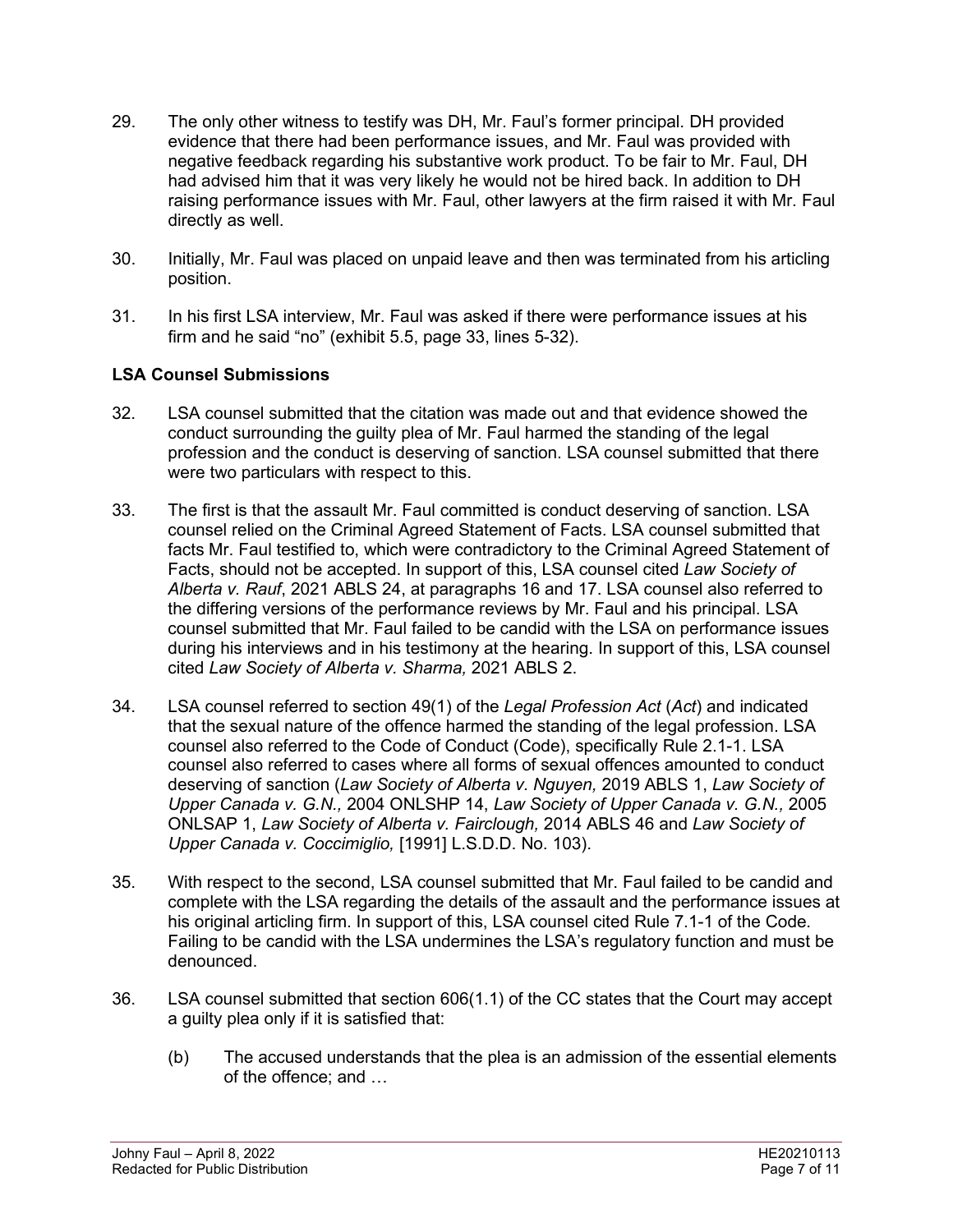- (c) The facts support the charge.
- 37. LSA counsel submitted that it is unclear whether the Court would accept Mr. Faul's plea based on Mr. Faul's additional facts testified to. LSA counsel also submitted that the letter of apology entered as an exhibit does not appear to take responsibility for his actions.

### **Mr. Faul's Counsel Submissions**

- 38. Mr. Faul's counsel addressed the issue of Mr. Faul failing to be candid head-on. Mr. Faul's counsel submitted that Mr. Faul has consistently made two assertions, which were alleged by LSA counsel to be incompatible and contradictory.
- 39. One, Mr. Faul has consistently said that the Criminal Agreed Statement of Facts is true; and two, Mr. Faul consistently thought the encounter was consensual. Mr. Faul's counsel submitted that the LSA investigator and LSA counsel does not think that one and two can both be true.
- 40. Mr. Faul's counsel submitted that Mr. Faul has been consistent that the Criminal Agreed Statement of Facts is true. However, Mr. Faul believes that the encounter was consensual. Mr. Faul accepts that [RL] does not believe the encounter was consensual. That does not change what Mr. Faul believes.
- 41. Mr. Faul's counsel submitted that the text messages entered as an agreed exhibit supported Mr. Faul's belief that the encounter was consensual. Mr. Faul's counsel also submitted that the Criminal Agreed Statement of Facts does not contain all the facts, but it does contain the necessary facts for establishing the elements of the offence. Mr. Faul is not importing elements of consent into the Criminal Agreed Statement of Facts. Mr. Faul's counsel submitted that the additional facts are not contradictory, just additional. Mr. Faul's counsel submitted that there is no real inconsistency between Mr. Faul's and his principal's testimony. Mr. Faul was not terminated for performance issues. Mr. Faul's counsel submitted that if the Committee accepts that Mr. Faul thought it was a consensual encounter, his conduct does not harm the standing of the legal profession and is not deserving of sanction. Mr. Faul has no criminal record, no conviction, just a rehabilitative sentence and a period of probation, including counselling, and Mr. Faul has complied.

# **Analysis and Decision**

- 42. After reviewing the evidence, hearing testimony from Mr. Faul and DH, and the submissions of the LSA and counsel for Mr. Faul, for the reasons set out below, the Committee finds Mr. Faul guilty of conduct deserving of sanction on the sole citation pursuant to section 71 of the *Act*.
- 43. Section 49(1) of the *Act* states that:

For the purposes of this Act, any conduct of a member, arising from incompetence or otherwise, that

> (a) is incompatible with the best interests of the public or of the members of the Society, or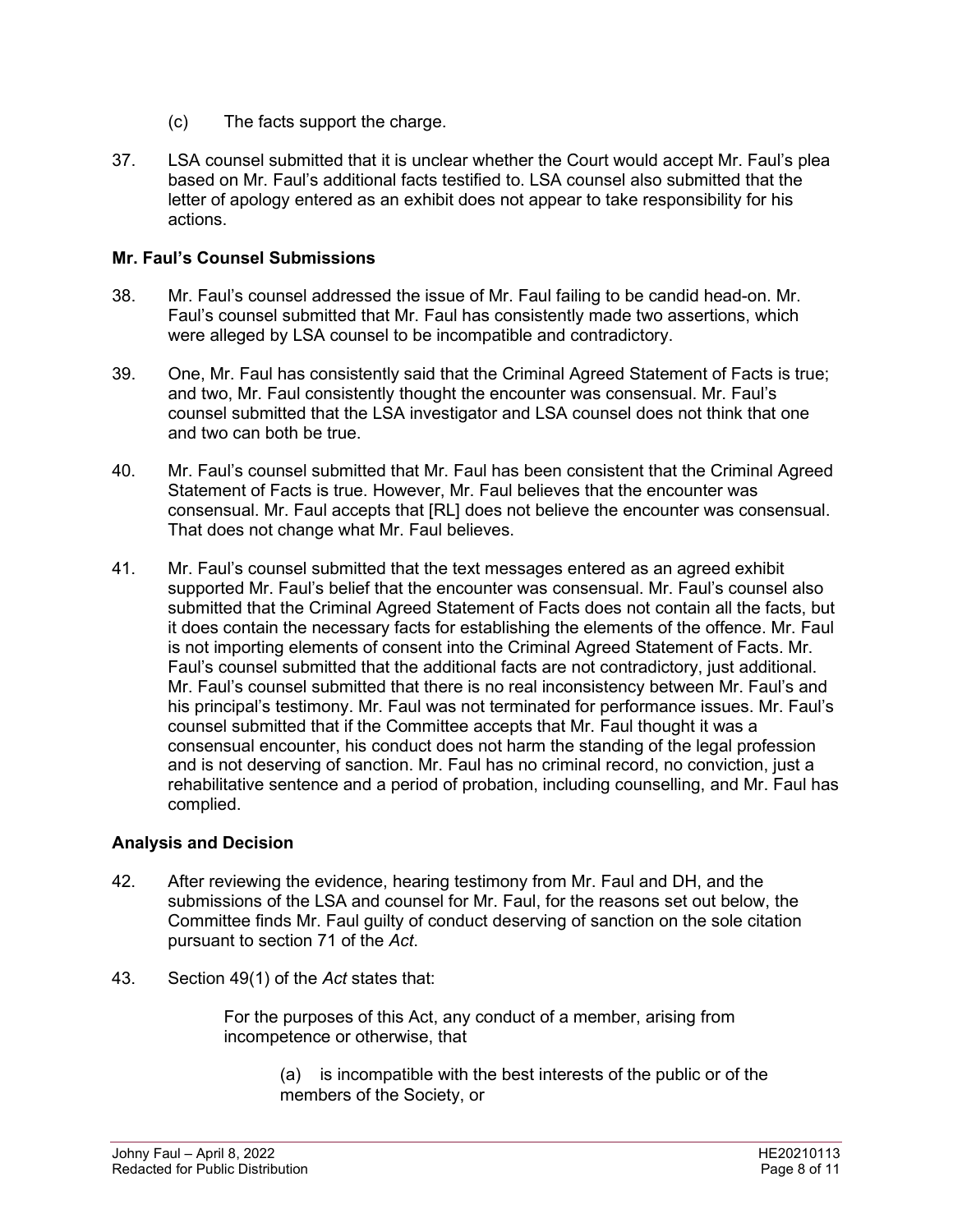(b) tends to harm the standing of the legal profession generally,

is conduct deserving of sanction, whether or not that conduct relates to the member's practice as a barrister and solicitor and whether or not that conduct occurs in Alberta.

44. The preface to the Code states:

Two fundamental principles underlie this Code and are implicit throughout its provisions. First, a lawyer is expected to establish and maintain a reputation for integrity, the most important attribute of a member of the legal profession. Second, a lawyer's conduct should be above reproach.

- 45. Rule 2.1-1 of the Code states:
	- 2.1 Integrity

2.1-1 A lawyer has a duty to carry on the practice of law and discharge all responsibilities to clients, tribunals, the public and other members of the profession honourably and with integrity.

46. The Commentary accompanying the above standard states:

[1] Integrity is the fundamental quality of any person who seeks to practise as a member of the legal profession. If a client has any doubt about his or her lawyer's trustworthiness, the essential element in the true lawyer-client relationship will be missing. If integrity is lacking, the lawyer's usefulness to the client and reputation within the profession will be destroyed, regardless of how competent the lawyer may be.

[2] Public confidence in the administration of justice and in the legal profession may be eroded by a lawyer's irresponsible conduct. Accordingly, a lawyer's conduct should reflect favourably on the legal profession, inspire the confidence, respect and trust of clients and of the community, and avoid even the appearance of impropriety.

[3] Dishonourable or questionable conduct on the part of a lawyer in either private life or professional practice will reflect adversely upon the integrity of the profession and the administration of justice. Whether within or outside the professional sphere, if the conduct is such that knowledge of it would be likely to impair a client's trust in the lawyer, the Society may be justified in taking disciplinary action….

- 47. Rule 7.1-1 of the Code states that "[a] lawyer must reply promptly and completely to any communication from the Society. This and the above sections of the Code are engaged given the facts surrounding the assault itself and of failing to be candid with the LSA.
- 48. The best evidence of the relevant facts is contained both in the Criminal Agreed Statement of Facts and in the LSA Agreed Statement of Facts. Given that both were entered for the truth of their contents, any facts that were inconsistent with either was given no weight by the Committee. The facts contained in the Criminal Agreed Statement of Facts make it clear that there was an absence of consent when the parties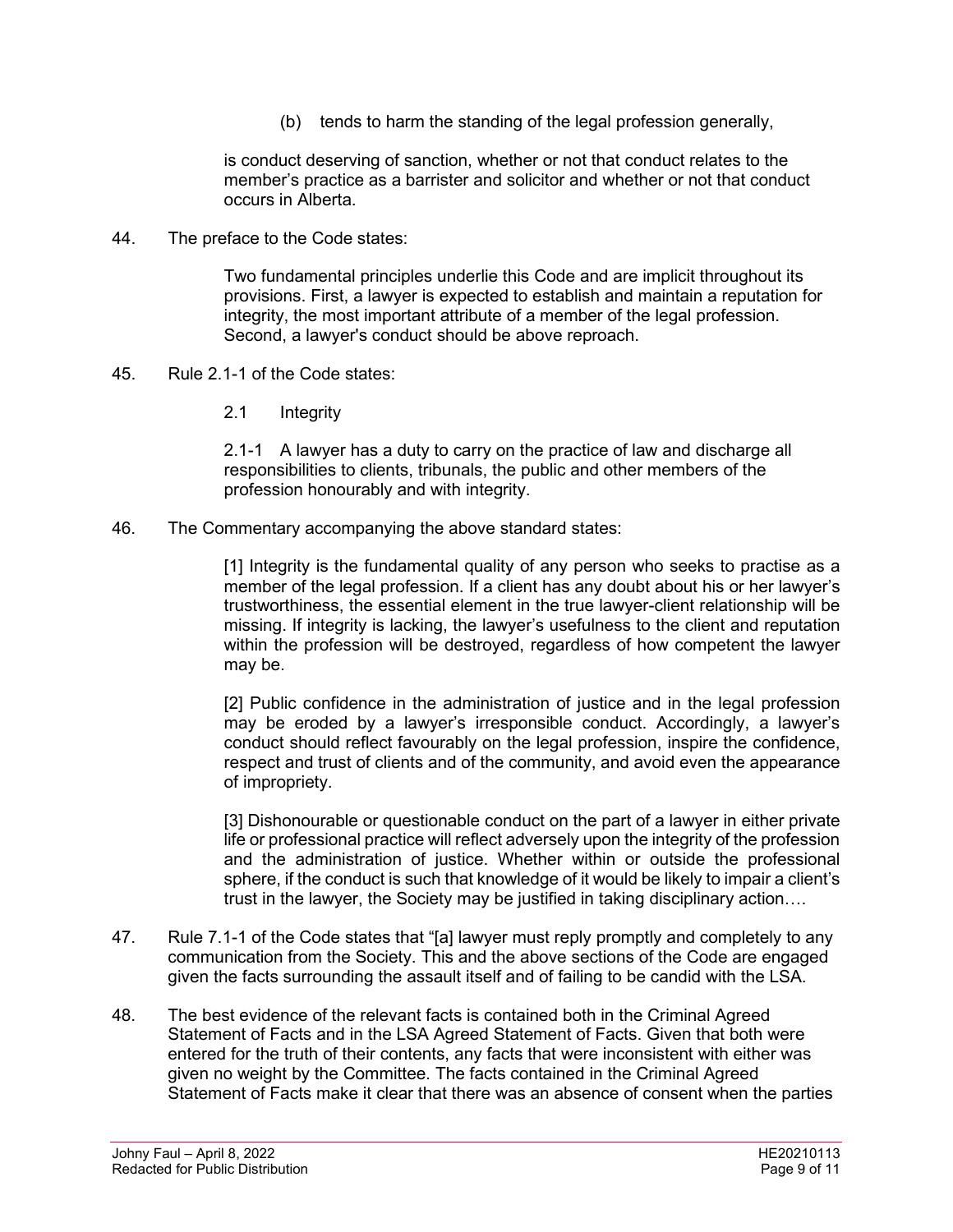were on Mr. Faul's couch and when [RL] awoke to inappropriate touching in Mr. Faul's bedroom. The absence of consent is an essential element of the assault.

- 49. Any attempt to import elements of consent into the parties' interactions should be given no weight. It should also be noted that Mr. Faul made no argument to resile or withdraw from the Criminal Agreed Statement of Facts. Since Mr. Faul has not asked to withdraw it, he cannot set up competing contradictory evidence in an attempt to disprove the admission. Additionally, it was recognized that Mr. Faul provided more facts at the hearing that were not contradictory to either the Criminal Agreed Statement of Facts or the LSA Agreed Statement of Facts.
- 50. Further, the Committee found the aggravating factor that, prior to the assault, [RL] shared very personal information with Mr. Faul, which would indicate that she was a very vulnerable individual.
- 51. The attempt to provide additional, contradictory facts also indicates a lack of candour with the LSA investigator and in the three interviews that were held. In addition to the additional facts which contradict the Criminal Agreed Statement of Facts, these facts were not provided to the LSA investigator, even when asked if all relevant facts had been provided. Additionally, the Committee noted that the letter of apology entered as Exhibit 6 was not much of an apology at all.
- 52. Finally, the Committee considered the evidence of DH and the parts of evidence that contradicts Mr. Faul, specifically with respect to performance issues. This contradiction further supports a lack of candor shown by Mr. Faul.
- 53. Case law indicates that sexual assault has been considered conduct deserving of sanction. In *Law Society of Alberta v. Sparling,* 2014 ABLS 11, the member admitted to conduct deserving of sanction wherein he hugged a potential client during an initial client meeting. In *Law Society of Alberta v. Nguyen,* 2019 ABLS 1, the member agreed that he had committed conduct deserving of sanction when he communicated with his client in a manner that was offensive or otherwise inconsistent with the proper tone of professional communication and asked inappropriate questions regarding his client's private relations with her wife.
- 54. Not being candid with the LSA has also been found to be an aggravating circumstance in the context of other LSA hearings. In *Law Society of Alberta v. Fairclough,* 2014 ABLS 46, a Student-at-Law faced two citations and applied to resign under section 61, effectively resulting in a disbarment. Specifically, intoxicated after a firm event, Mr. Fairclough took a photograph of a female coworker. He did not seek the coworker's consent and the photograph was unauthorized. It was also inappropriate. The photograph exposed private parts of the coworker's body (paragraph 15). After taking the photograph, Mr. Fairclough circulated it to two male coworkers and sent a text message falsely claiming to have had sexual relations with the coworker (paragraph 16). At paragraph 19, the resignation panel stated, "In sum, at each stage of the various investigations Mr. Fairclough did not tell the truth to his firm, to the independent investigators, or to the LSA. The truth eventually came out as a result of a thorough investigation, and faced with the truth, Mr. Fairclough admitted his misconduct."
- 55. The oversight of integrity by the LSA of lawyers in Alberta begins when they are students-at-law. Mr. Faul has acted without integrity. Mr. Faul's guilty plea to the